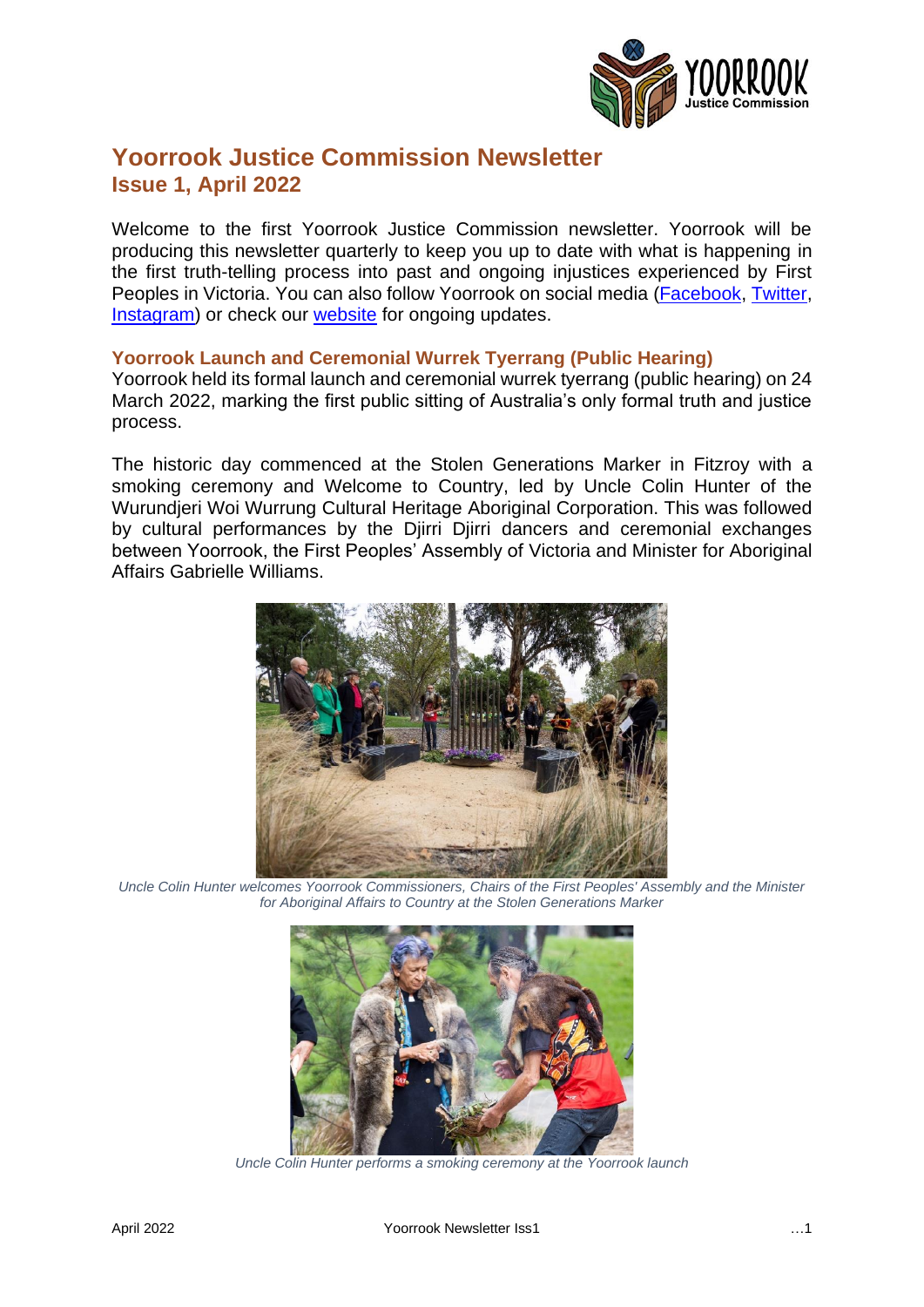



*Mandy Nicholson and the Djirri Djirri dancers perform at Yoorrook's launch*



*Yoorrook Chair Eleanor Bourke and First Peoples' Assembly Co-Chair Aunty Geraldine Atkinson with the clap sticks presented by the Assembly to Yoorrook*



*Yoorrook Chair Eleanor Bourke and Minister for Aboriginal Affairs Gabrielle Williams exchange cultural items*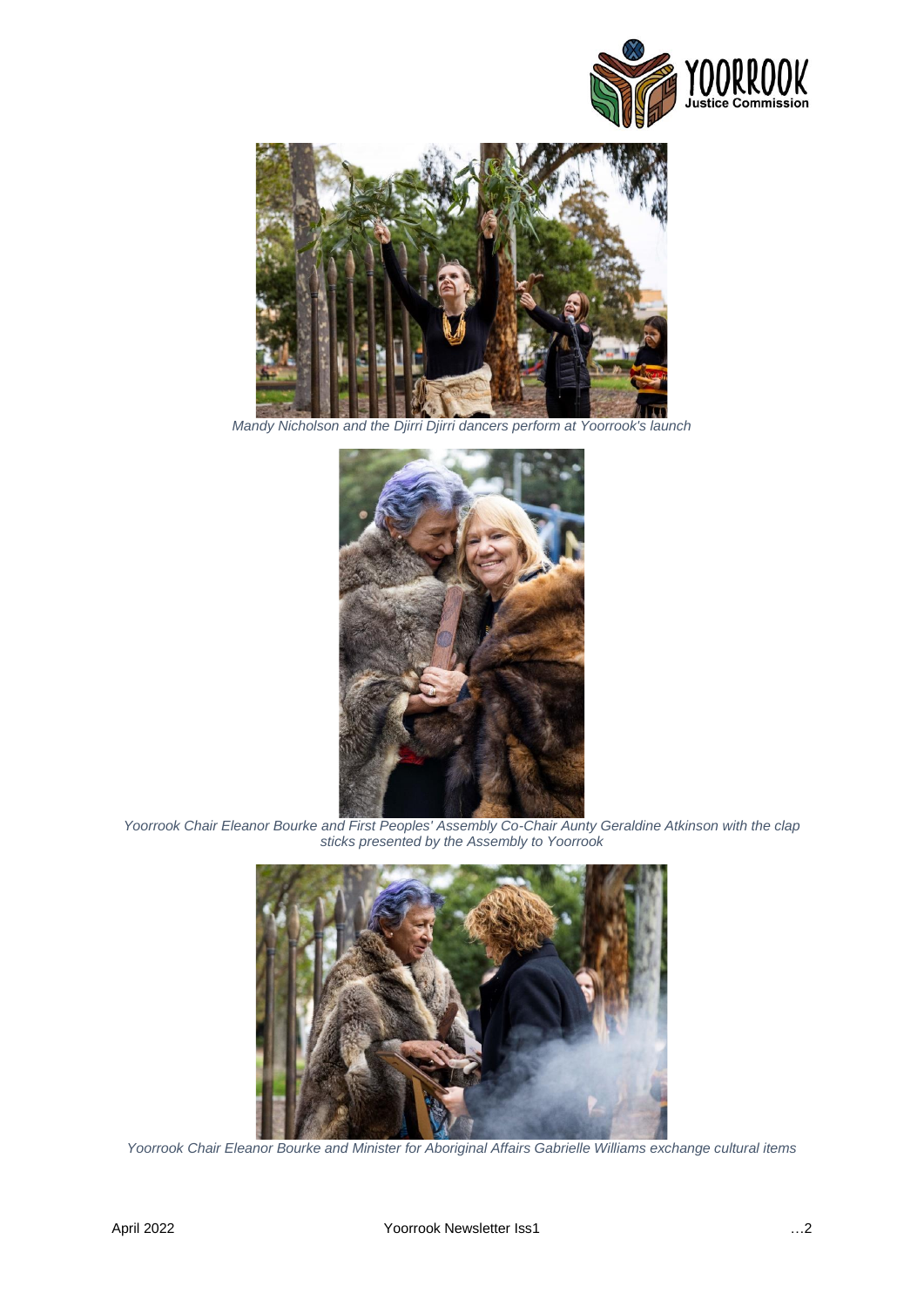

Following the cultural ceremony, Commissioners, representatives of the First Peoples' Assembly and Traditional Owners moved to Charcoal Lane, Fitzroy for the ceremonial Wurrek Tyerrang. The Wurrek Tyerrang began with a minute's silence to recognise all First Peoples who went before and whose advocacy led to the establishment of Yoorrook.



*Commissioners observe a minute's silence at the start of the ceremonial wurrek tyerrang*

Attendees at the Wurrek Tyerrang then heard opening remarks from Yoorrook Chair Professor Eleanor Bourke, Deputy Chair Sue-Anne Hunter, and Counsels Assisting Tony McAvoy SC and Fiona McLeod AO SC.



*Commissioners and Counsel listen to opening remarks from Chair Bourke*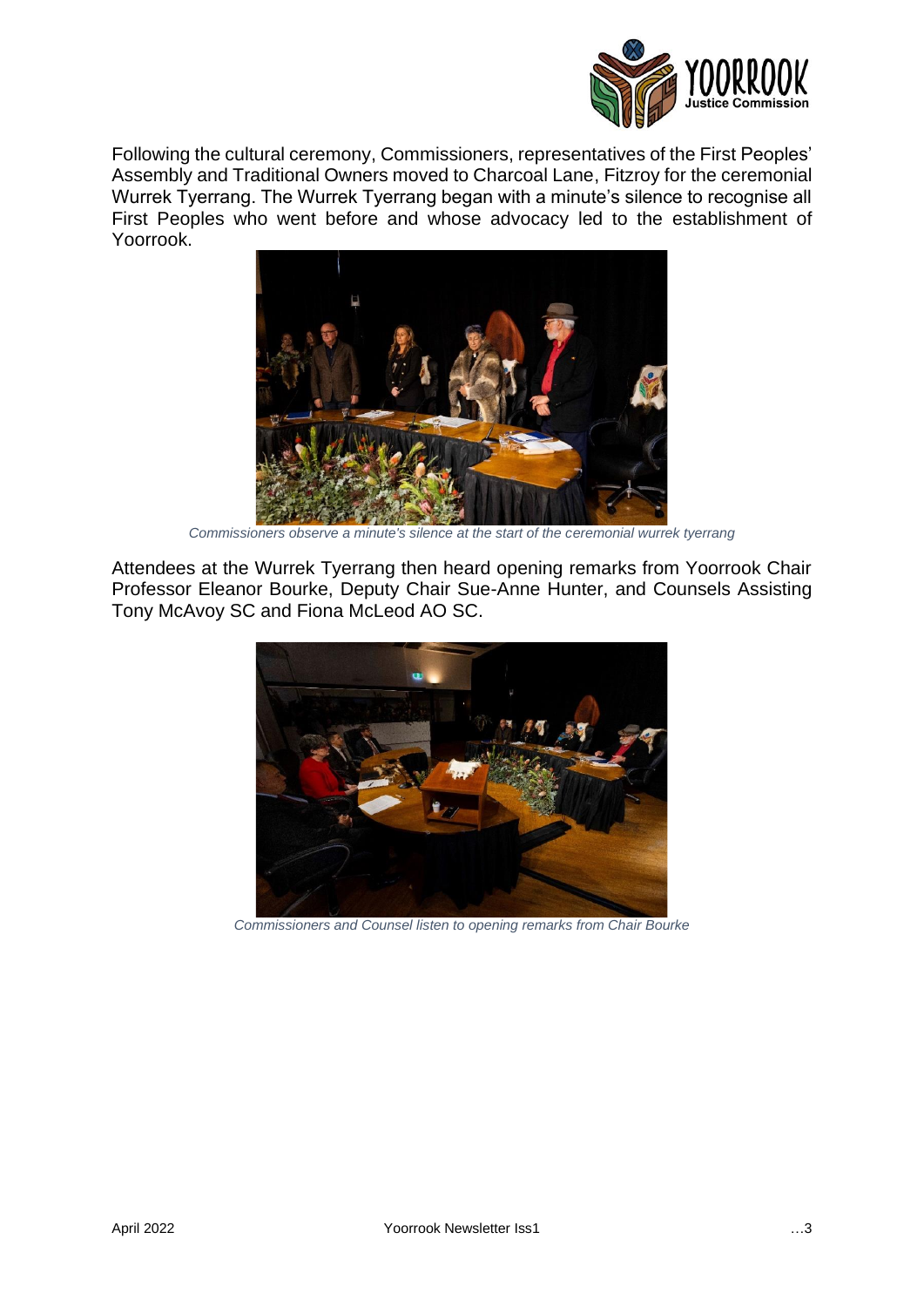



*Deputy Chair Hunter gives her opening remarks*



*Counsel Assisting Tony McAvoy SC gives his opening remarks*



*Counsel Assisting Fiona McLeod AO SC gives her opening remarks*

You can watch a recording of the launch and Wurrek Tyerrang at: [https://webstreaming.lawinorder.com.au/yrc.](https://webstreaming.lawinorder.com.au/yrc)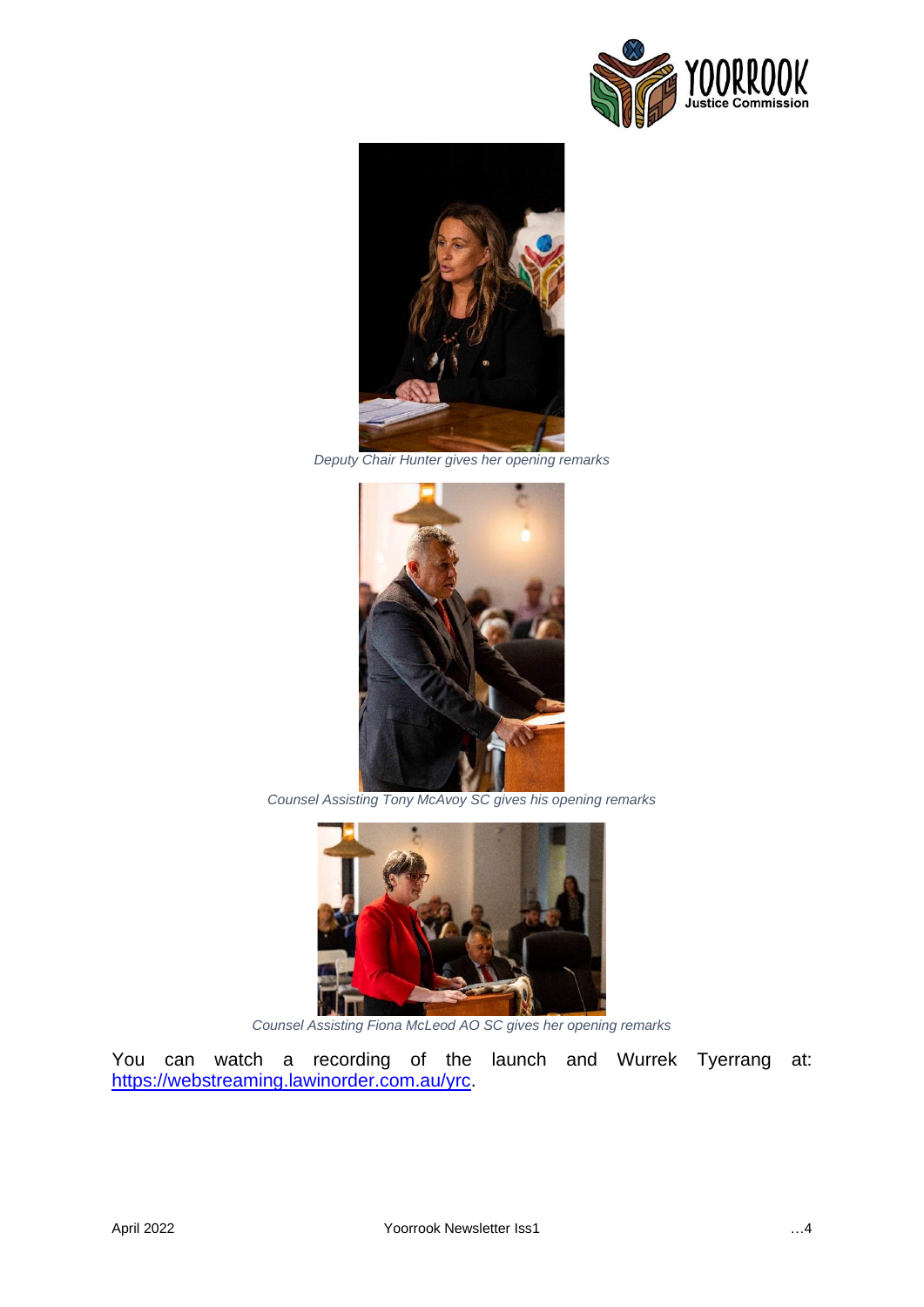

### **Elders' Yarns**

Yoorrook is grounded in and guided by the cultural authority of Elders. Therefore, for the next month, Commissioners will be travelling across Victoria to listen to Elders about which matters they consider most important for Yoorrook's inquiry to focus on.

There are three ways Elders can meet with Commissioners during visits. The first is through the Elders' Yarning Circles, a group meeting with Elders and Commissioners. As a second option, Elders can arrange a one-on-one yarn with Commissioners. Lastly, Elders can join the Commissioners to visit historical or culturally significant sites in their region to meet on Country.

Commissioners have already travelled to Healesville where Dr Lois Peeler and Worawa Aboriginal College welcomed them to Country. Commissioners were fortunate to undertake a walk around the site with Dr Peeler and also spent time paying respects and reflecting at Coranderrk Cemetery.



*Commissioners were guided around Worawa by Dr Lois Peeler*

Commissioners have also held a yarning circle with Melbourne-based Elders at Charcoal Lane and yarns in Bendigo, Warrnambool, Framlingham and Halls Gap.



*Elders, Commissioners, Counsel Assisting and Yoorrook staff enjoy lunch together after the Melbourne yarning circle held at Charcoal Lane*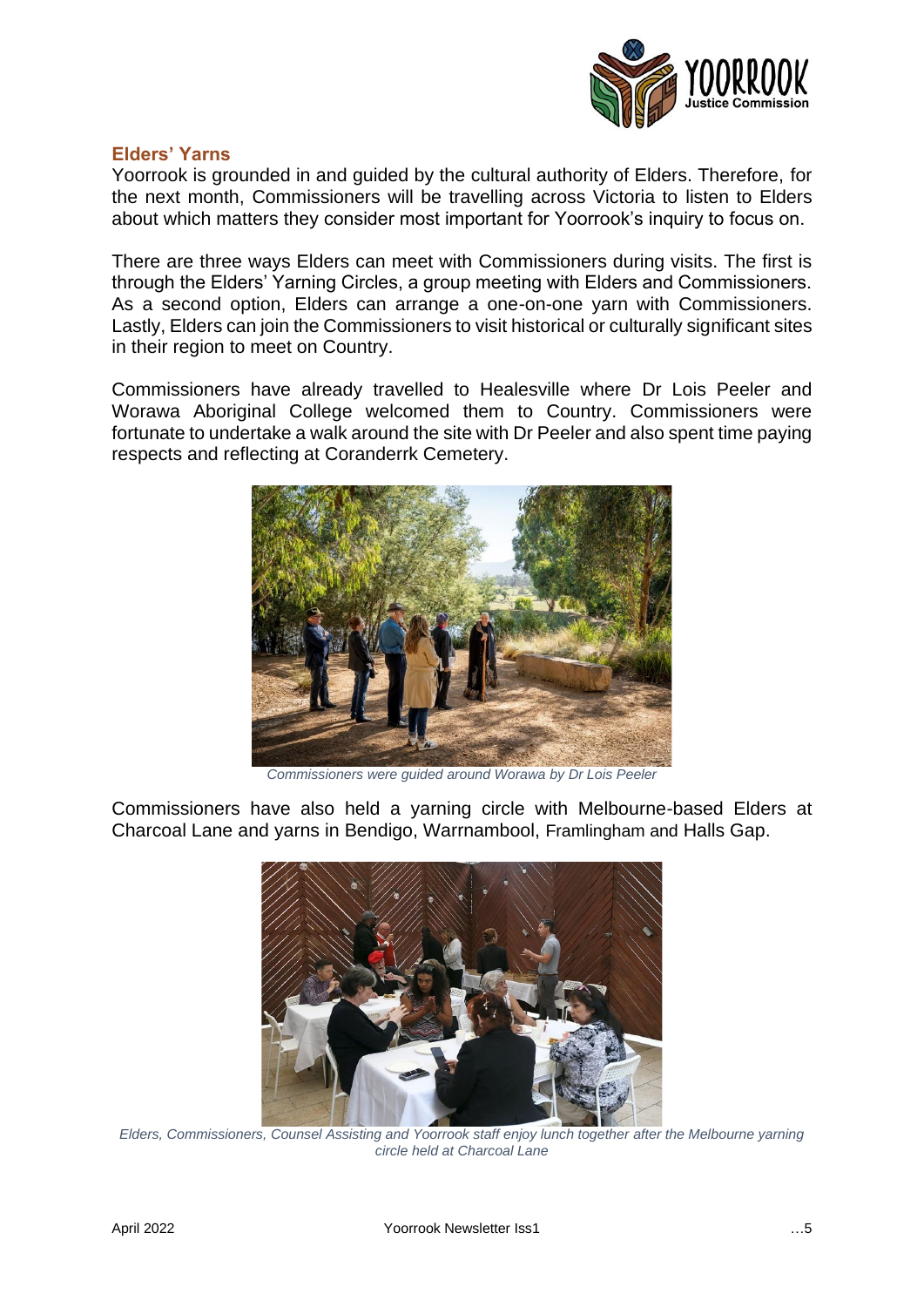

Locations for upcoming Elders' yarns are being announced via Yoorrook's social media channels. If you are an Elder or know an Elder who would like to be involved in these future yarns, please contact Joey Saunders (0459 871 952) or Lisa Thorpe (0467 513 823).

## **Nuther-Mooyoop (Submissions)**

Yoorrook encourages all First Peoples to participate in its inquiry. All ways of telling your truth are of equal importance. All contribute to Yoorrook's work.

Yoorrook will begin by hearing from Elders first. Nuther-mooyoop (submissions) from Elders will open on 26 April 2022 via the Yoorrook website. Yoorrook will invite all other First Peoples to tell their truth in the second half of 2022. The broader Victorian community will also be invited to participate.

Yoorrook will use the information gathered through nuther-mooyoop to tell the story of how colonisation has impacted First Peoples, the strength and resilience of First Peoples, and the survival of cultures, knowledge and traditions. This truth-telling will also help the Commission make recommendations for healing, system reform and practical changes to laws, policy and education.

Nuther-Mooyoop can be in any form, such as writing, an audio or video recording, or through a truth-telling object such as an artwork, cultural artefact, or photo.

You can use nuther-mooyoop to express anything you like about your (or your family and community's) past or current experiences of systemic injustice. You can make your nuther-mooyoop as an individual or as a group.

Yoorrook protects the information rights of First Peoples through our Indigenous data [sovereignty protocols.](https://yoorrookjusticecommission.org.au/wp-content/uploads/2022/03/032322_Yoorrook_DataSovereigntyGuidance.pdf) You can choose whether all or only parts of your nuthermooyoop are used by Yoorrook on its website, in publications, or displayed at events.

You can also choose whether the parts that can be used are used with your name or anonymously. You will be asked to decide how you want your nuther-mooyoop to be treated by Yoorrook as part of the submission process.

Yoorrook's community engagement team can help Elders complete the nuthermooyoop form. All our community engagement team are trusted community members. For more information and to make an appointment with our community engagement team for assistance making a nuther-mooyoop, contact us on 1800 YOO RRK (1800 966 775) or at [enquiries@yoorrook.org.au.](mailto:enquiries@yoorrook.org.au)

### **Wurrek Tyerrang (Public Hearings)**

An initial group of Elders will also provide their truth at a wurrek tyerrang (public hearings) from 26 April 2022.

Over the next eighteen months, witnesses (individuals and representatives of institutions) will be invited by Yoorrook to appear at wurrek tyerrang based on their direct experiences and perspectives on matters within Yoorrook's Terms of Reference and preparedness and readiness to engage in truth-telling in a public setting. Broad